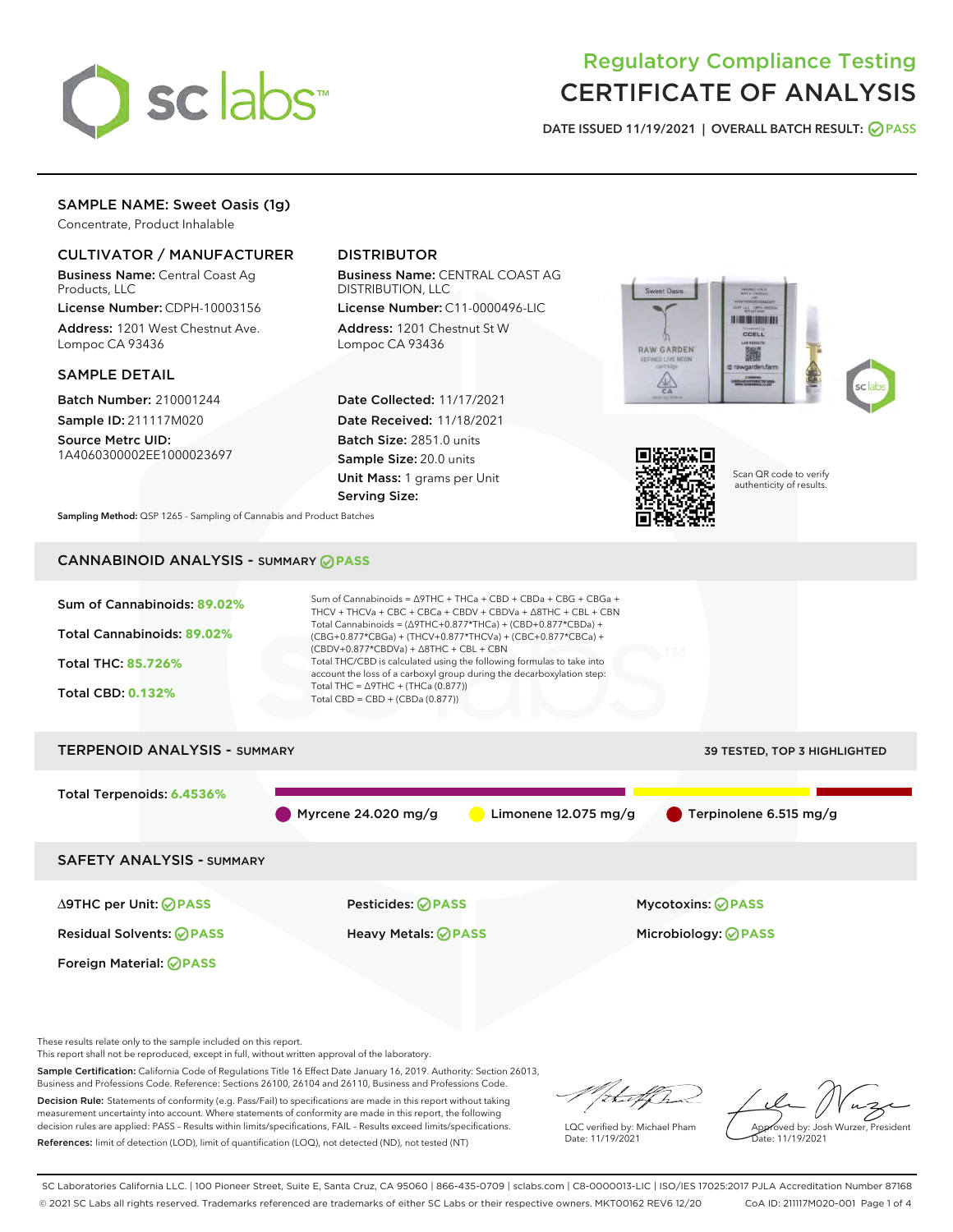



SWEET OASIS (1G) | DATE ISSUED 11/19/2021 | OVERALL BATCH RESULT: @ PASS

#### CANNABINOID TEST RESULTS - 11/18/2021 2 PASS

Tested by high-performance liquid chromatography with diode-array detection (HPLC-DAD). **Method:** QSP 1157 - Analysis of Cannabinoids by HPLC-DAD

#### TOTAL CANNABINOIDS: **89.02%**

Total Cannabinoids (Total THC) + (Total CBD) + (Total CBG) + (Total THCV) + (Total CBC) + (Total CBDV) + ∆8THC + CBL + CBN

TOTAL THC: **85.726%** Total THC (∆9THC+0.877\*THCa)

TOTAL CBD: **0.132%**

Total CBD (CBD+0.877\*CBDa)

TOTAL CBG: 1.973% Total CBG (CBG+0.877\*CBGa)

TOTAL THCV: 0.81% Total THCV (THCV+0.877\*THCVa)

TOTAL CBC: ND Total CBC (CBC+0.877\*CBCa)

TOTAL CBDV: ND Total CBDV (CBDV+0.877\*CBDVa)

| <b>COMPOUND</b>            | LOD/LOQ<br>(mg/g) | <b>MEASUREMENT</b><br><b>UNCERTAINTY</b><br>(mg/g) | <b>RESULT</b><br>(mg/g) | <b>RESULT</b><br>(%) |
|----------------------------|-------------------|----------------------------------------------------|-------------------------|----------------------|
| <b>A9THC</b>               | 0.06/0.26         | ±29.490                                            | 857.26                  | 85.726               |
| <b>CBG</b>                 | 0.06/0.19         | ±0.777                                             | 19.73                   | 1.973                |
| <b>THCV</b>                | 0.1/0.2           | ±0.40                                              | 8.1                     | 0.81                 |
| <b>CBN</b>                 | 0.1/0.3           | $\pm 0.25$                                         | 3.8                     | 0.38                 |
| <b>CBD</b>                 | 0.07/0.29         | ±0.061                                             | 1.32                    | 0.132                |
| $\triangle$ 8THC           | 0.1/0.4           | N/A                                                | <b>ND</b>               | <b>ND</b>            |
| <b>THCa</b>                | 0.05/0.14         | N/A                                                | <b>ND</b>               | <b>ND</b>            |
| <b>THCVa</b>               | 0.07/0.20         | N/A                                                | <b>ND</b>               | <b>ND</b>            |
| <b>CBDa</b>                | 0.02/0.19         | N/A                                                | <b>ND</b>               | <b>ND</b>            |
| <b>CBDV</b>                | 0.04 / 0.15       | N/A                                                | <b>ND</b>               | <b>ND</b>            |
| <b>CBDVa</b>               | 0.03/0.53         | N/A                                                | <b>ND</b>               | <b>ND</b>            |
| <b>CBGa</b>                | 0.1/0.2           | N/A                                                | <b>ND</b>               | <b>ND</b>            |
| <b>CBL</b>                 | 0.06 / 0.24       | N/A                                                | <b>ND</b>               | <b>ND</b>            |
| <b>CBC</b>                 | 0.2 / 0.5         | N/A                                                | <b>ND</b>               | <b>ND</b>            |
| <b>CBCa</b>                | 0.07/0.28         | N/A                                                | <b>ND</b>               | <b>ND</b>            |
| <b>SUM OF CANNABINOIDS</b> |                   |                                                    | 890.2 mg/g              | 89.02%               |

#### **UNIT MASS: 1 grams per Unit**

| ∆9THC per Unit                         | 1120 per-package limit | 857.26 mg/unit | <b>PASS</b> |
|----------------------------------------|------------------------|----------------|-------------|
| <b>Total THC per Unit</b>              |                        | 857.26 mg/unit |             |
| <b>CBD per Unit</b>                    |                        | $1.32$ mg/unit |             |
| <b>Total CBD per Unit</b>              |                        | $1.32$ mg/unit |             |
| <b>Sum of Cannabinoids</b><br>per Unit |                        | 890.2 mg/unit  |             |
| <b>Total Cannabinoids</b><br>per Unit  |                        | 890.2 mg/unit  |             |

#### TERPENOID TEST RESULTS - 11/19/2021

Terpene analysis utilizing gas chromatography-flame ionization detection (GC-FID). **Method:** QSP 1192 - Analysis of Terpenoids by GC-FID

| <b>COMPOUND</b>         | LOD/LOQ<br>(mg/g) | <b>MEASUREMENT</b><br><b>UNCERTAINTY</b><br>(mg/g) | <b>RESULT</b><br>(mg/g) | <b>RESULT</b><br>(%) |
|-------------------------|-------------------|----------------------------------------------------|-------------------------|----------------------|
| Myrcene                 | 0.008 / 0.025     | ±0.3099                                            | 24.020                  | 2.4020               |
| Limonene                | 0.005 / 0.016     | ±0.1727                                            | 12.075                  | 1.2075               |
| Terpinolene             | 0.008 / 0.026     | ±0.1336                                            | 6.515                   | 0.6515               |
| $\beta$ Caryophyllene   | 0.004 / 0.012     | ±0.2056                                            | 5.775                   | 0.5775               |
| Ocimene                 | 0.011 / 0.038     | ±0.0875                                            | 2.725                   | 0.2725               |
| Linalool                | 0.009 / 0.032     | ±0.0941                                            | 2.477                   | 0.2477               |
| $\alpha$ Pinene         | 0.005 / 0.017     | ±0.0192                                            | 2.232                   | 0.2232               |
| $\beta$ Pinene          | 0.004 / 0.014     | ±0.0249                                            | 2.167                   | 0.2167               |
| <b>Terpineol</b>        | 0.016 / 0.055     | ±0.0894                                            | 1.456                   | 0.1456               |
| $\alpha$ Humulene       | 0.009 / 0.029     | ±0.0447                                            | 1.391                   | 0.1391               |
| trans-β-Farnesene       | 0.008 / 0.025     | ±0.0352                                            | 0.992                   | 0.0992               |
| Fenchol                 | 0.010 / 0.034     | ±0.0283                                            | 0.732                   | 0.0732               |
| $\alpha$ Bisabolol      | 0.008 / 0.026     | ±0.0179                                            | 0.335                   | 0.0335               |
| $\alpha$ Phellandrene   | 0.006 / 0.020     | ±0.0036                                            | 0.265                   | 0.0265               |
| Camphene                | 0.005 / 0.015     | ±0.0028                                            | 0.242                   | 0.0242               |
| 3 Carene                | 0.005 / 0.018     | ±0.0029                                            | 0.203                   | 0.0203               |
| $\alpha$ Terpinene      | 0.005 / 0.017     | ±0.0027                                            | 0.183                   | 0.0183               |
| <b>Borneol</b>          | 0.005 / 0.016     | ±0.0064                                            | 0.152                   | 0.0152               |
| Nerolidol               | 0.009 / 0.028     | ±0.0081                                            | 0.129                   | 0.0129               |
| $\gamma$ Terpinene      | 0.006 / 0.018     | ±0.0017                                            | 0.099                   | 0.0099               |
| Guaiol                  | 0.009 / 0.030     | ±0.0035                                            | 0.075                   | 0.0075               |
| Fenchone                | 0.009 / 0.028     | ±0.0019                                            | 0.067                   | 0.0067               |
| Citronellol             | 0.003 / 0.010     | ±0.0029                                            | 0.060                   | 0.0060               |
| Caryophyllene<br>Oxide  | 0.010 / 0.033     | ±0.0023                                            | 0.049                   | 0.0049               |
| Geraniol                | 0.002 / 0.007     | ±0.0014                                            | 0.031                   | 0.0031               |
| p-Cymene                | 0.005 / 0.016     | ±0.0008                                            | 0.030                   | 0.0030               |
| Sabinene Hydrate        | 0.006 / 0.022     | ±0.0010                                            | 0.027                   | 0.0027               |
| Eucalyptol              | 0.006 / 0.018     | ±0.0005                                            | 0.021                   | 0.0021               |
| Nerol                   | 0.003 / 0.011     | ±0.0005                                            | 0.011                   | 0.0011               |
| Sabinene                | 0.004 / 0.014     | N/A                                                | <b>ND</b>               | <b>ND</b>            |
| (-)-Isopulegol          | 0.005 / 0.016     | N/A                                                | ND                      | ND                   |
| Camphor                 | 0.006 / 0.019     | N/A                                                | ND                      | ND                   |
| Isoborneol              | 0.004 / 0.012     | N/A                                                | ND                      | ND                   |
| Menthol                 | 0.008 / 0.025     | N/A                                                | ND                      | ND                   |
| R-(+)-Pulegone          | 0.003 / 0.011     | N/A                                                | ND                      | ND                   |
| <b>Geranyl Acetate</b>  | 0.004 / 0.014     | N/A                                                | ND                      | ND                   |
| $\alpha$ Cedrene        | 0.005 / 0.016     | N/A                                                | ND                      | ND                   |
| Valencene               | 0.009 / 0.030     | N/A                                                | ND                      | ND                   |
| Cedrol                  | 0.008 / 0.027     | N/A                                                | ND                      | ND                   |
| <b>TOTAL TERPENOIDS</b> |                   |                                                    | 64.536 mg/g             | 6.4536%              |

SC Laboratories California LLC. | 100 Pioneer Street, Suite E, Santa Cruz, CA 95060 | 866-435-0709 | sclabs.com | C8-0000013-LIC | ISO/IES 17025:2017 PJLA Accreditation Number 87168 © 2021 SC Labs all rights reserved. Trademarks referenced are trademarks of either SC Labs or their respective owners. MKT00162 REV6 12/20 CoA ID: 211117M020-001 Page 2 of 4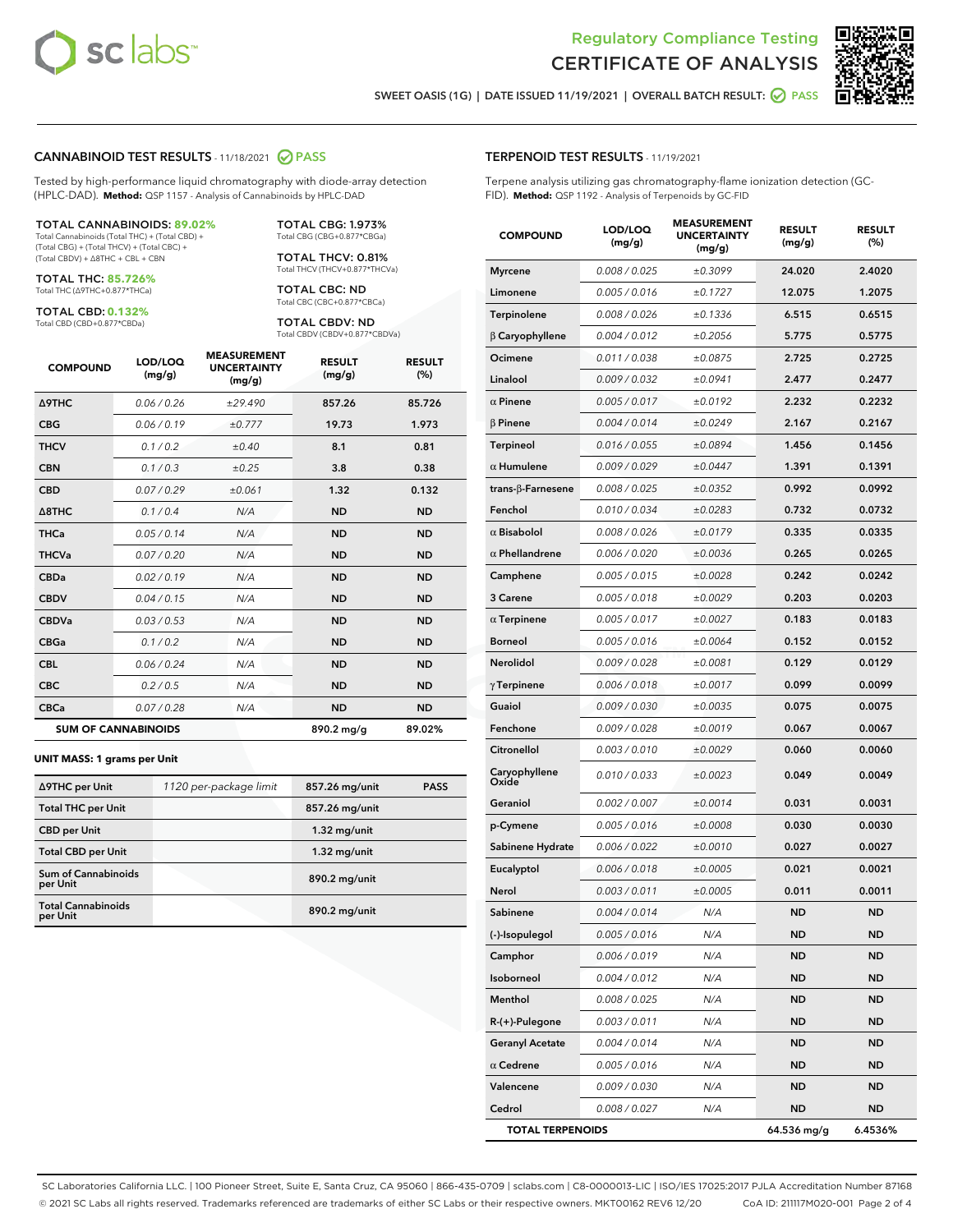



SWEET OASIS (1G) | DATE ISSUED 11/19/2021 | OVERALL BATCH RESULT:  $\bigcirc$  PASS

# CATEGORY 1 PESTICIDE TEST RESULTS - 11/18/2021 2 PASS

Pesticide and plant growth regulator analysis utilizing high-performance liquid chromatography-mass spectrometry (HPLC-MS) or gas chromatography-mass spectrometry (GC-MS). \*GC-MS utilized where indicated. **Method:** QSP 1212 - Analysis of Pesticides and Mycotoxins by LC-MS or QSP 1213 - Analysis of Pesticides by GC-MS

| 0.03/0.08<br>Aldicarb<br>$>$ LOD<br>N/A<br><b>ND</b><br><b>PASS</b><br>Carbofuran<br>0.02 / 0.05<br>$\ge$ LOD<br>N/A<br><b>ND</b><br><b>PASS</b><br>Chlordane*<br>0.03/0.08<br>$>$ LOD<br>N/A<br><b>ND</b><br><b>PASS</b><br>Chlorfenapyr*<br>0.03/0.10<br><b>PASS</b><br>$\ge$ LOD<br>N/A<br><b>ND</b><br>Chlorpyrifos<br>0.02 / 0.06<br>N/A<br><b>ND</b><br><b>PASS</b><br>$\ge$ LOD<br>0.02 / 0.07<br>N/A<br><b>ND</b><br><b>PASS</b><br>Coumaphos<br>$\ge$ LOD<br>Daminozide<br>0.02 / 0.07<br>$\ge$ LOD<br>N/A<br><b>ND</b><br><b>PASS</b><br><b>DDVP</b><br>0.03/0.09<br>$\ge$ LOD<br>N/A<br><b>ND</b><br><b>PASS</b><br>(Dichlorvos)<br><b>Dimethoate</b><br>0.03 / 0.08<br>N/A<br><b>ND</b><br><b>PASS</b><br>$\ge$ LOD<br>0.03/0.10<br>N/A<br><b>ND</b><br><b>PASS</b><br>Ethoprop(hos)<br>$\ge$ LOD<br>0.02 / 0.06<br>N/A<br><b>ND</b><br><b>PASS</b><br>Etofenprox<br>$\ge$ LOD<br>0.03 / 0.08<br>N/A<br><b>ND</b><br><b>PASS</b><br>Fenoxycarb<br>$\ge$ LOD<br>0.03/0.08<br>$>$ LOD<br>N/A<br><b>ND</b><br>Fipronil<br><b>PASS</b><br>0.02 / 0.06<br>Imazalil<br>$\ge$ LOD<br>N/A<br><b>ND</b><br><b>PASS</b><br>Methiocarb<br>0.02 / 0.07<br>$\ge$ LOD<br>N/A<br><b>ND</b><br><b>PASS</b><br>Methyl<br>0.03/0.10<br>N/A<br><b>ND</b><br><b>PASS</b><br>$\ge$ LOD<br>parathion<br>0.03/0.09<br>$\ge$ LOD<br><b>ND</b><br><b>PASS</b><br><b>Mevinphos</b><br>N/A<br>Paclobutrazol<br>0.02 / 0.05<br>$>$ LOD<br>N/A<br><b>ND</b><br><b>PASS</b><br>0.03/0.09<br>N/A<br>$\ge$ LOD<br><b>ND</b><br><b>PASS</b><br>Propoxur<br>0.03 / 0.08<br><b>ND</b><br><b>PASS</b><br>Spiroxamine<br>$\ge$ LOD<br>N/A<br>Thiacloprid<br>0.03/0.10<br>$\ge$ LOD<br>N/A<br><b>ND</b><br><b>PASS</b> | <b>COMPOUND</b> | LOD/LOQ<br>$(\mu g/g)$ | <b>ACTION</b><br><b>LIMIT</b><br>$(\mu g/g)$ | <b>MEASUREMENT</b><br><b>UNCERTAINTY</b><br>$(\mu g/g)$ | <b>RESULT</b><br>$(\mu g/g)$ | <b>RESULT</b> |
|----------------------------------------------------------------------------------------------------------------------------------------------------------------------------------------------------------------------------------------------------------------------------------------------------------------------------------------------------------------------------------------------------------------------------------------------------------------------------------------------------------------------------------------------------------------------------------------------------------------------------------------------------------------------------------------------------------------------------------------------------------------------------------------------------------------------------------------------------------------------------------------------------------------------------------------------------------------------------------------------------------------------------------------------------------------------------------------------------------------------------------------------------------------------------------------------------------------------------------------------------------------------------------------------------------------------------------------------------------------------------------------------------------------------------------------------------------------------------------------------------------------------------------------------------------------------------------------------------------------------------------------------------------------------------------------------|-----------------|------------------------|----------------------------------------------|---------------------------------------------------------|------------------------------|---------------|
|                                                                                                                                                                                                                                                                                                                                                                                                                                                                                                                                                                                                                                                                                                                                                                                                                                                                                                                                                                                                                                                                                                                                                                                                                                                                                                                                                                                                                                                                                                                                                                                                                                                                                              |                 |                        |                                              |                                                         |                              |               |
|                                                                                                                                                                                                                                                                                                                                                                                                                                                                                                                                                                                                                                                                                                                                                                                                                                                                                                                                                                                                                                                                                                                                                                                                                                                                                                                                                                                                                                                                                                                                                                                                                                                                                              |                 |                        |                                              |                                                         |                              |               |
|                                                                                                                                                                                                                                                                                                                                                                                                                                                                                                                                                                                                                                                                                                                                                                                                                                                                                                                                                                                                                                                                                                                                                                                                                                                                                                                                                                                                                                                                                                                                                                                                                                                                                              |                 |                        |                                              |                                                         |                              |               |
|                                                                                                                                                                                                                                                                                                                                                                                                                                                                                                                                                                                                                                                                                                                                                                                                                                                                                                                                                                                                                                                                                                                                                                                                                                                                                                                                                                                                                                                                                                                                                                                                                                                                                              |                 |                        |                                              |                                                         |                              |               |
|                                                                                                                                                                                                                                                                                                                                                                                                                                                                                                                                                                                                                                                                                                                                                                                                                                                                                                                                                                                                                                                                                                                                                                                                                                                                                                                                                                                                                                                                                                                                                                                                                                                                                              |                 |                        |                                              |                                                         |                              |               |
|                                                                                                                                                                                                                                                                                                                                                                                                                                                                                                                                                                                                                                                                                                                                                                                                                                                                                                                                                                                                                                                                                                                                                                                                                                                                                                                                                                                                                                                                                                                                                                                                                                                                                              |                 |                        |                                              |                                                         |                              |               |
|                                                                                                                                                                                                                                                                                                                                                                                                                                                                                                                                                                                                                                                                                                                                                                                                                                                                                                                                                                                                                                                                                                                                                                                                                                                                                                                                                                                                                                                                                                                                                                                                                                                                                              |                 |                        |                                              |                                                         |                              |               |
|                                                                                                                                                                                                                                                                                                                                                                                                                                                                                                                                                                                                                                                                                                                                                                                                                                                                                                                                                                                                                                                                                                                                                                                                                                                                                                                                                                                                                                                                                                                                                                                                                                                                                              |                 |                        |                                              |                                                         |                              |               |
|                                                                                                                                                                                                                                                                                                                                                                                                                                                                                                                                                                                                                                                                                                                                                                                                                                                                                                                                                                                                                                                                                                                                                                                                                                                                                                                                                                                                                                                                                                                                                                                                                                                                                              |                 |                        |                                              |                                                         |                              |               |
|                                                                                                                                                                                                                                                                                                                                                                                                                                                                                                                                                                                                                                                                                                                                                                                                                                                                                                                                                                                                                                                                                                                                                                                                                                                                                                                                                                                                                                                                                                                                                                                                                                                                                              |                 |                        |                                              |                                                         |                              |               |
|                                                                                                                                                                                                                                                                                                                                                                                                                                                                                                                                                                                                                                                                                                                                                                                                                                                                                                                                                                                                                                                                                                                                                                                                                                                                                                                                                                                                                                                                                                                                                                                                                                                                                              |                 |                        |                                              |                                                         |                              |               |
|                                                                                                                                                                                                                                                                                                                                                                                                                                                                                                                                                                                                                                                                                                                                                                                                                                                                                                                                                                                                                                                                                                                                                                                                                                                                                                                                                                                                                                                                                                                                                                                                                                                                                              |                 |                        |                                              |                                                         |                              |               |
|                                                                                                                                                                                                                                                                                                                                                                                                                                                                                                                                                                                                                                                                                                                                                                                                                                                                                                                                                                                                                                                                                                                                                                                                                                                                                                                                                                                                                                                                                                                                                                                                                                                                                              |                 |                        |                                              |                                                         |                              |               |
|                                                                                                                                                                                                                                                                                                                                                                                                                                                                                                                                                                                                                                                                                                                                                                                                                                                                                                                                                                                                                                                                                                                                                                                                                                                                                                                                                                                                                                                                                                                                                                                                                                                                                              |                 |                        |                                              |                                                         |                              |               |
|                                                                                                                                                                                                                                                                                                                                                                                                                                                                                                                                                                                                                                                                                                                                                                                                                                                                                                                                                                                                                                                                                                                                                                                                                                                                                                                                                                                                                                                                                                                                                                                                                                                                                              |                 |                        |                                              |                                                         |                              |               |
|                                                                                                                                                                                                                                                                                                                                                                                                                                                                                                                                                                                                                                                                                                                                                                                                                                                                                                                                                                                                                                                                                                                                                                                                                                                                                                                                                                                                                                                                                                                                                                                                                                                                                              |                 |                        |                                              |                                                         |                              |               |
|                                                                                                                                                                                                                                                                                                                                                                                                                                                                                                                                                                                                                                                                                                                                                                                                                                                                                                                                                                                                                                                                                                                                                                                                                                                                                                                                                                                                                                                                                                                                                                                                                                                                                              |                 |                        |                                              |                                                         |                              |               |
|                                                                                                                                                                                                                                                                                                                                                                                                                                                                                                                                                                                                                                                                                                                                                                                                                                                                                                                                                                                                                                                                                                                                                                                                                                                                                                                                                                                                                                                                                                                                                                                                                                                                                              |                 |                        |                                              |                                                         |                              |               |
|                                                                                                                                                                                                                                                                                                                                                                                                                                                                                                                                                                                                                                                                                                                                                                                                                                                                                                                                                                                                                                                                                                                                                                                                                                                                                                                                                                                                                                                                                                                                                                                                                                                                                              |                 |                        |                                              |                                                         |                              |               |
|                                                                                                                                                                                                                                                                                                                                                                                                                                                                                                                                                                                                                                                                                                                                                                                                                                                                                                                                                                                                                                                                                                                                                                                                                                                                                                                                                                                                                                                                                                                                                                                                                                                                                              |                 |                        |                                              |                                                         |                              |               |
|                                                                                                                                                                                                                                                                                                                                                                                                                                                                                                                                                                                                                                                                                                                                                                                                                                                                                                                                                                                                                                                                                                                                                                                                                                                                                                                                                                                                                                                                                                                                                                                                                                                                                              |                 |                        |                                              |                                                         |                              |               |

#### CATEGORY 2 PESTICIDE TEST RESULTS - 11/18/2021 @ PASS

| <b>COMPOUND</b>          | LOD/LOO<br>$(\mu g/g)$ | <b>ACTION</b><br>LIMIT<br>$(\mu g/g)$ | <b>MEASUREMENT</b><br><b>UNCERTAINTY</b><br>$(\mu g/g)$ | <b>RESULT</b><br>$(\mu g/g)$ | <b>RESULT</b> |  |
|--------------------------|------------------------|---------------------------------------|---------------------------------------------------------|------------------------------|---------------|--|
| Abamectin                | 0.03/0.10              | 0.1                                   | N/A                                                     | <b>ND</b>                    | <b>PASS</b>   |  |
| Acephate                 | 0.02/0.07              | 0.1                                   | N/A                                                     | <b>ND</b>                    | <b>PASS</b>   |  |
| Acequinocyl              | 0.02/0.07              | 0.1                                   | N/A                                                     | <b>ND</b>                    | <b>PASS</b>   |  |
| Acetamiprid              | 0.02/0.05              | 0.1                                   | N/A                                                     | <b>ND</b>                    | <b>PASS</b>   |  |
| Azoxystrobin             | 0.02/0.07              | 0.1                                   | N/A                                                     | <b>ND</b>                    | <b>PASS</b>   |  |
| <b>Bifenazate</b>        | 0.01 / 0.04            | 0.1                                   | N/A                                                     | <b>ND</b>                    | <b>PASS</b>   |  |
| <b>Bifenthrin</b>        | 0.02/0.05              | 3                                     | N/A                                                     | <b>ND</b>                    | <b>PASS</b>   |  |
| <b>Boscalid</b>          | 0.03/0.09              | 0.1                                   | N/A                                                     | <b>ND</b>                    | <b>PASS</b>   |  |
| Captan                   | 0.19/0.57              | 0.7                                   | N/A                                                     | <b>ND</b>                    | <b>PASS</b>   |  |
| Carbaryl                 | 0.02/0.06              | 0.5                                   | N/A                                                     | <b>ND</b>                    | <b>PASS</b>   |  |
| Chlorantranilip-<br>role | 0.04/0.12              | 10                                    | N/A                                                     | <b>ND</b>                    | <b>PASS</b>   |  |
| Clofentezine             | 0.03/0.09              | 0.1                                   | N/A                                                     | <b>ND</b>                    | <b>PASS</b>   |  |

| <b>CATEGORY 2 PESTICIDE TEST RESULTS</b> - 11/18/2021 continued |  |
|-----------------------------------------------------------------|--|
|                                                                 |  |

| <b>COMPOUND</b>               | LOD/LOQ<br>(µg/g) | <b>ACTION</b><br>LIMIT<br>$(\mu g/g)$ | <b>MEASUREMENT</b><br><b>UNCERTAINTY</b><br>(µg/g) | <b>RESULT</b><br>(µg/g) | <b>RESULT</b> |
|-------------------------------|-------------------|---------------------------------------|----------------------------------------------------|-------------------------|---------------|
| Cyfluthrin                    | 0.12 / 0.38       | 2                                     | N/A                                                | <b>ND</b>               | <b>PASS</b>   |
| Cypermethrin                  | 0.11 / 0.32       | $\mathcal{I}$                         | N/A                                                | <b>ND</b>               | <b>PASS</b>   |
| Diazinon                      | 0.02 / 0.05       | 0.1                                   | N/A                                                | ND                      | <b>PASS</b>   |
| Dimethomorph                  | 0.03 / 0.09       | $\overline{2}$                        | N/A                                                | <b>ND</b>               | <b>PASS</b>   |
| Etoxazole                     | 0.02 / 0.06       | 0.1                                   | N/A                                                | <b>ND</b>               | <b>PASS</b>   |
| Fenhexamid                    | 0.03 / 0.09       | 0.1                                   | N/A                                                | <b>ND</b>               | <b>PASS</b>   |
| Fenpyroximate                 | 0.02 / 0.06       | 0.1                                   | N/A                                                | <b>ND</b>               | <b>PASS</b>   |
| Flonicamid                    | 0.03 / 0.10       | 0.1                                   | N/A                                                | <b>ND</b>               | <b>PASS</b>   |
| Fludioxonil                   | 0.03 / 0.10       | 0.1                                   | N/A                                                | <b>ND</b>               | <b>PASS</b>   |
| Hexythiazox                   | 0.02 / 0.07       | 0.1                                   | N/A                                                | <b>ND</b>               | <b>PASS</b>   |
| Imidacloprid                  | 0.04 / 0.11       | 5                                     | N/A                                                | <b>ND</b>               | <b>PASS</b>   |
| Kresoxim-methyl               | 0.02 / 0.07       | 0.1                                   | N/A                                                | <b>ND</b>               | <b>PASS</b>   |
| <b>Malathion</b>              | 0.03 / 0.09       | 0.5                                   | N/A                                                | <b>ND</b>               | <b>PASS</b>   |
| Metalaxyl                     | 0.02 / 0.07       | $\overline{2}$                        | N/A                                                | <b>ND</b>               | <b>PASS</b>   |
| Methomyl                      | 0.03 / 0.10       | 1                                     | N/A                                                | <b>ND</b>               | <b>PASS</b>   |
| Myclobutanil                  | 0.03 / 0.09       | 0.1                                   | N/A                                                | <b>ND</b>               | <b>PASS</b>   |
| Naled                         | 0.02 / 0.07       | 0.1                                   | N/A                                                | <b>ND</b>               | <b>PASS</b>   |
| Oxamyl                        | 0.04 / 0.11       | 0.5                                   | N/A                                                | <b>ND</b>               | <b>PASS</b>   |
| Pentachloronitro-<br>benzene* | 0.03 / 0.09       | 0.1                                   | N/A                                                | <b>ND</b>               | <b>PASS</b>   |
| Permethrin                    | 0.04 / 0.12       | 0.5                                   | N/A                                                | <b>ND</b>               | <b>PASS</b>   |
| Phosmet                       | 0.03/0.10         | 0.1                                   | N/A                                                | <b>ND</b>               | <b>PASS</b>   |
| Piperonylbu-<br>toxide        | 0.02 / 0.07       | 3                                     | N/A                                                | <b>ND</b>               | <b>PASS</b>   |
| Prallethrin                   | 0.03 / 0.08       | 0.1                                   | N/A                                                | <b>ND</b>               | <b>PASS</b>   |
| Propiconazole                 | 0.02 / 0.07       | 0.1                                   | N/A                                                | <b>ND</b>               | <b>PASS</b>   |
| Pyrethrins                    | 0.04 / 0.12       | 0.5                                   | N/A                                                | <b>ND</b>               | <b>PASS</b>   |
| Pyridaben                     | 0.02 / 0.07       | 0.1                                   | N/A                                                | <b>ND</b>               | <b>PASS</b>   |
| Spinetoram                    | 0.02 / 0.07       | 0.1                                   | N/A                                                | <b>ND</b>               | <b>PASS</b>   |
| Spinosad                      | 0.02 / 0.07       | 0.1                                   | N/A                                                | <b>ND</b>               | <b>PASS</b>   |
| Spiromesifen                  | 0.02 / 0.05       | 0.1                                   | N/A                                                | <b>ND</b>               | <b>PASS</b>   |
| Spirotetramat                 | 0.02 / 0.06       | 0.1                                   | N/A                                                | <b>ND</b>               | <b>PASS</b>   |
| Tebuconazole                  | 0.02 / 0.07       | 0.1                                   | N/A                                                | <b>ND</b>               | <b>PASS</b>   |
| Thiamethoxam                  | 0.03 / 0.10       | 5                                     | N/A                                                | <b>ND</b>               | <b>PASS</b>   |
| Trifloxystrobin               | 0.03 / 0.08       | 0.1                                   | N/A                                                | <b>ND</b>               | <b>PASS</b>   |

SC Laboratories California LLC. | 100 Pioneer Street, Suite E, Santa Cruz, CA 95060 | 866-435-0709 | sclabs.com | C8-0000013-LIC | ISO/IES 17025:2017 PJLA Accreditation Number 87168 © 2021 SC Labs all rights reserved. Trademarks referenced are trademarks of either SC Labs or their respective owners. MKT00162 REV6 12/20 CoA ID: 211117M020-001 Page 3 of 4